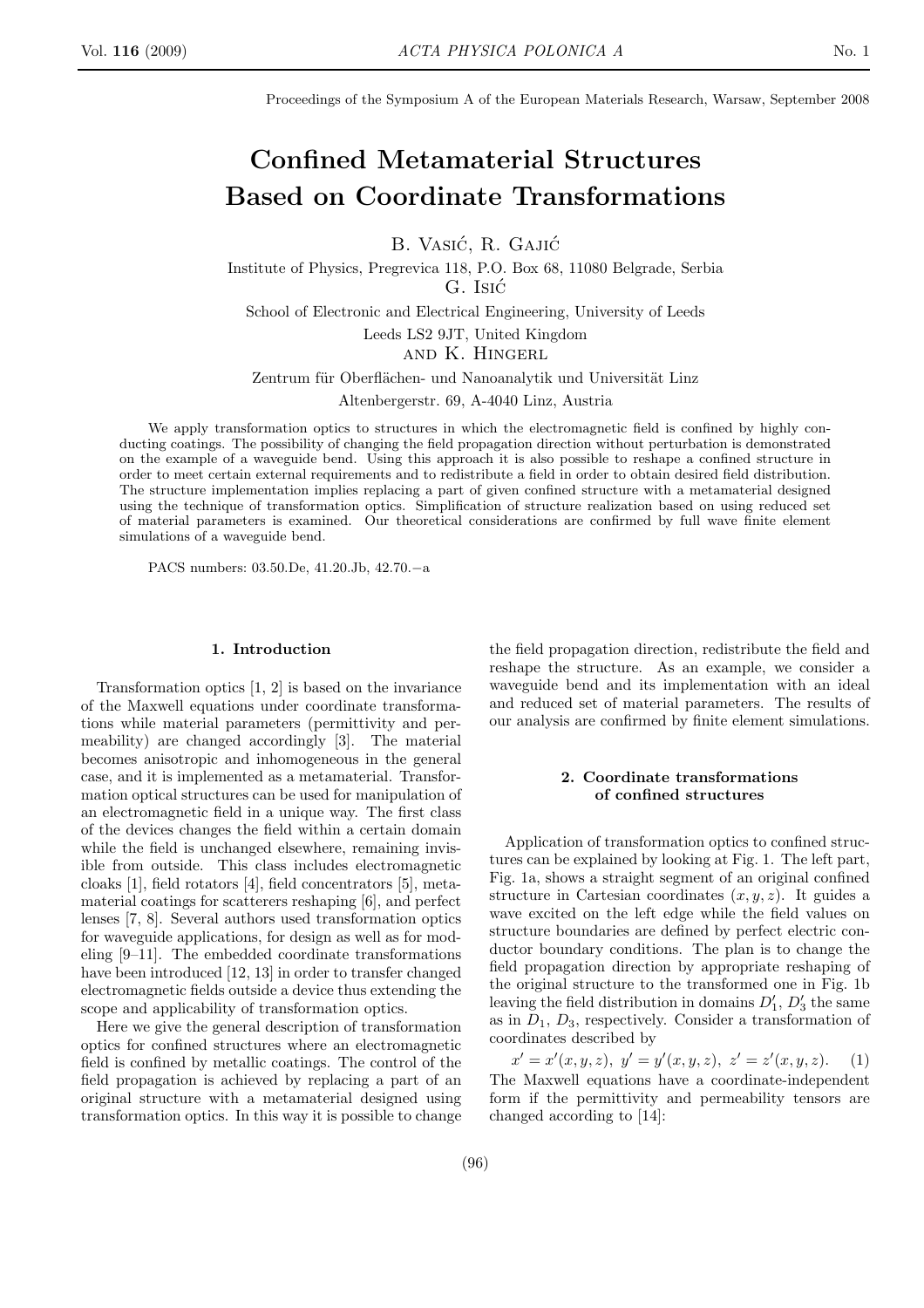$$
\overline{\overline{\overline{\varepsilon'}}} = \frac{J\overline{\overline{\varepsilon}}J^{\mathrm{T}}}{\det J}, \quad \overline{\overline{\mu'}} = \frac{J\overline{\overline{\mu}}J^{\mathrm{T}}}{\det J},\tag{2}
$$

where  $\overline{\overline{\epsilon}}$  and  $\overline{\overline{\mu}}$  are the tensors of permittivity and permeability in the original structure, while  $J = \frac{\partial(x', y', z')}{\partial(x, y, z)}$  is the Jacobi transformation matrix.



Fig. 1. The original straight structure in (a) is deformed by a coordinate transformation becoming the structure in (b). Since  $D'_1$  and  $D'_3$  are obtained from  $D_1$ and  $D_3$  by orthogonal transformations, only implementation of the medium within  $D'_2$  requires metamaterials. Arrows show the wave propagation direction.

If the electric and magnetic field in the original structure are  $E$  and  $H$ , the fields in the transformed structure are given by

$$
E' = (J^{T})^{-1} E, \quad H' = (J^{T})^{-1} H.
$$
 (3)

Assuming that the transformations of domains  $D_1$  and  $D_3$  to  $D'_1$  and  $D'_3$ , respectively, comprises of translations and rotations (hence  $JJ^T = 1$ ),  $\overline{\varepsilon'}$  and  $\overline{\mu'}$  for  $D'_1$  and  $D'_3$ are the same as the corresponding  $\bar{\bar{\varepsilon}}$  and  $\bar{\bar{\mu}}$  for  $D_1$  and  $D_3$  except that they may be rotated (together with  $D_1$ ) and/or  $D_3$ ). Thus, the metamaterial with parameters given by (2) implementing the described transformation is restricted to  $D'_2$ . As a result, the wave becomes rotated and displaced after passing through the metamaterial. This is schematically depicted by the curved arrow in Fig. 1b corresponding to the straight arrow in Fig. 1a. In [12] and [13], a reflectionless transfer of fields through a transformation optical metamaterial is explained by heuristic means while in the present case a continuous transformation ensures that the wave is rotated without any perturbation.

The distortion of domain  $D_2$  to  $D'_2$  can be used in order to obtain a desired outline satisfying particular external requirements, e.g. when by-passing an obstacle is needed. Reshaping the domain  $D_2$  is accompanied by fields rescaling. According to (3), in parts of  $D'_2$  that are compressed, the intensity of field components is proportionally increased, which can be employed for power flow concentration, e.g. in various sensor applications.

#### 3. Waveguide bend

In this section we illustrate the proposed design method. Figure 2 shows the coordinate transformation implementing a waveguide bend [12, 10]. The transformation of  $D_2$  to  $D'_2$  reads

$$
x' = x \cos(\alpha y), \quad y' = x \sin(\alpha y), \quad z' = z,
$$
\n(4)

\nwhere  $\alpha = \theta/L$ ,  $\theta$  is the bend angle (here  $\theta = \pi/2$ ), while

 $L = |AD|$ . If the medium in  $D_2$  is vacuum, L equals the optical length of  $D'_2$ . According to (2), the relative permittivity and permeability tensors in  $\overline{D'_2}$  are given by

$$
\overline{\overline{\overline{\varepsilon'}}} = \overline{\overline{\mu'}} = \text{diag}\left( (\alpha r')^{-1}, \alpha r', (\alpha r')^{-1} \right),
$$
  

$$
r' = \sqrt{x'^2 + y'^2},
$$
 (5)

expressed in cylindrical coordinates.



Fig. 2. The coordinate transformation employed in the waveguide bend, Eq. (4): (a) straight waveguide, (b) bent waveguide. The transformation optical metamaterial for  $\overline{D'_2}$  described by Eq. (5) implements the curvature of the grid in  $D'_2$ .

As can be seen from (5), the material parameters depend only on the radial coordinate and the degree of fabrication difficulty is determined solely by the ratio between the inner and outer radius of the bend. Following the procedure used in [15] and [16], a reduced set of non- -magnetic material parameters for TM mode of field polarization is found as

$$
\varepsilon'^{rr} = (\alpha r)^{-2}, \quad \varepsilon'^{\phi\phi} = 1, \quad \mu'^{zz} = 1. \tag{6}
$$

Magnetism is removed from this material while its dispersion (which determines a trajectory of a field propagation) stays the same. In this way, reduced parameters would significantly improve the feasibility, but at the expense of some reflection due to impedance mismatch [17].

In order to confirm the previous analysis, finite element simulations of field propagation through the waveguide bends have been performed using the COMSOL Multiphysics software. The second transverse magnetic mode  $(H \rvert \rvert \rvert \rvert \rvert z)$  was excited at the left edge whereas the side boundaries correspond to perfect electric conductors. The following cases have been considered: (a) empty bent waveguide, (b) bent waveguide with the ideal parameters given by (5) and (c) bent waveguide with the reduced parameters given by (6). The z-components of magnetic field for the bends are shown in Fig. 3 whereas the reflection and transmission coefficients as a function of wavelength are shown in Fig. 4. Coefficient  $r(t)_{mn}$  corresponds to reflection (transmission) of the incident mode  $n = 2$  to mode m. As can be seen, reflection in the empty bend is very small (Figs. 4a1, a2, a3) but it causes intensive modal mixing after the bend (all transmission coefficients have significant values, Figs. 4a4, a5, a6) which results in a total field perturbation, Fig. 3a. On the other hand, the field passes through the bend with ideal parameters unperturbed and without any reflection, Fig. 3b (coefficients for this case are not shown since this bend is